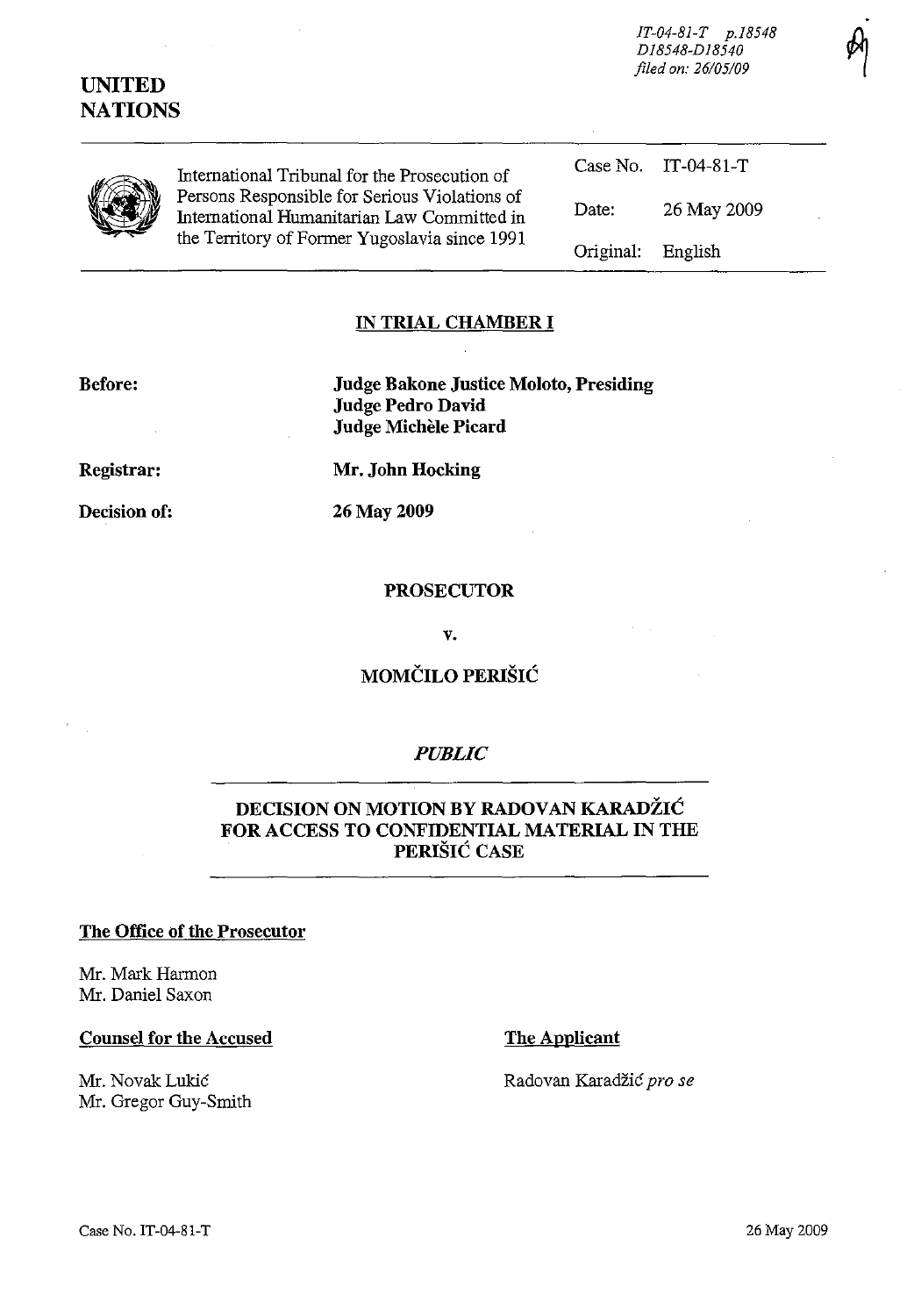**TRIAL CHAMBER I** ("Trial Chamber") of the International Tribunal for the Prosecution of Persons Responsible for Serious Violations of International Humanitarian Law Committed in the Territory of the former Yugoslavia since 1991 ("Tribunal") is seised of the "Motion by Radovan Karadzic for Access to Confidential Materials in the Perisic case", dated 9 April 2009 and filed on 14 April 2009 ("Motion"), and hereby renders its Decision thereon.

#### **I. SUMBISSIONS**

#### **A. Applicant**

1. In the Motion, filed pursuant to Rule 75(G)(i) of the Rules of Procedure and Evidence ("Rules"), Dr. Radovan Karadzic ("Applicant") seeks disclosure of the confidential material from the *Prosecutor* v. *Momcilo Perisic* case *("Perisic* case"). The Applicant seeks access "for the duration of the trial proceedings" to (i) all confidential closed and private session testimony transcripts; (ii) all closed session hearings transcripts; (iii) all confidential exhibits; and (iv) all confidential *inter partes* filings and submissions, including all confidential Trial Chamber decisions.<sup>1</sup>

2. The Applicant explains that both cases are "exceptionally intertwined" and that there is "an interrelation between the factual basis for the allegations against himself [Karadžić] and Mr. Perišić".<sup>2</sup> The Applicant also argues that there is a significant geographical and temporal overlap between the two cases, in particular with respect to the crimes that are alleged to have happened in Srebrenica and Sarajevo.<sup>3</sup>

3. The Applicant further maintains that the material and information sought are of vital importance to the effective investigation and preparation of his case, as they directly impact the allegations of participation in a Joint Criminal Enterprise levelled at him. He also expects that there is likely to be a significant overlap in the witnesses who will testify in both cases. <sup>4</sup>

4. The Applicant notes that the Trial Chamber before which his case is currently pending has already determined that there is sufficient overlap between the *Karadiic* and *Perisic* cases to warrant the disclosure of material from his case to the Perišić Defence.<sup>5</sup>

Motion, para. 1.

<sup>2</sup> Motion, para. 6.

<sup>&</sup>lt;sup>3</sup> Motion, paras 7-8.

<sup>&</sup>lt;sup>4</sup> Motion, para. 10.

<sup>&</sup>lt;sup>5</sup> Motion, para. 12.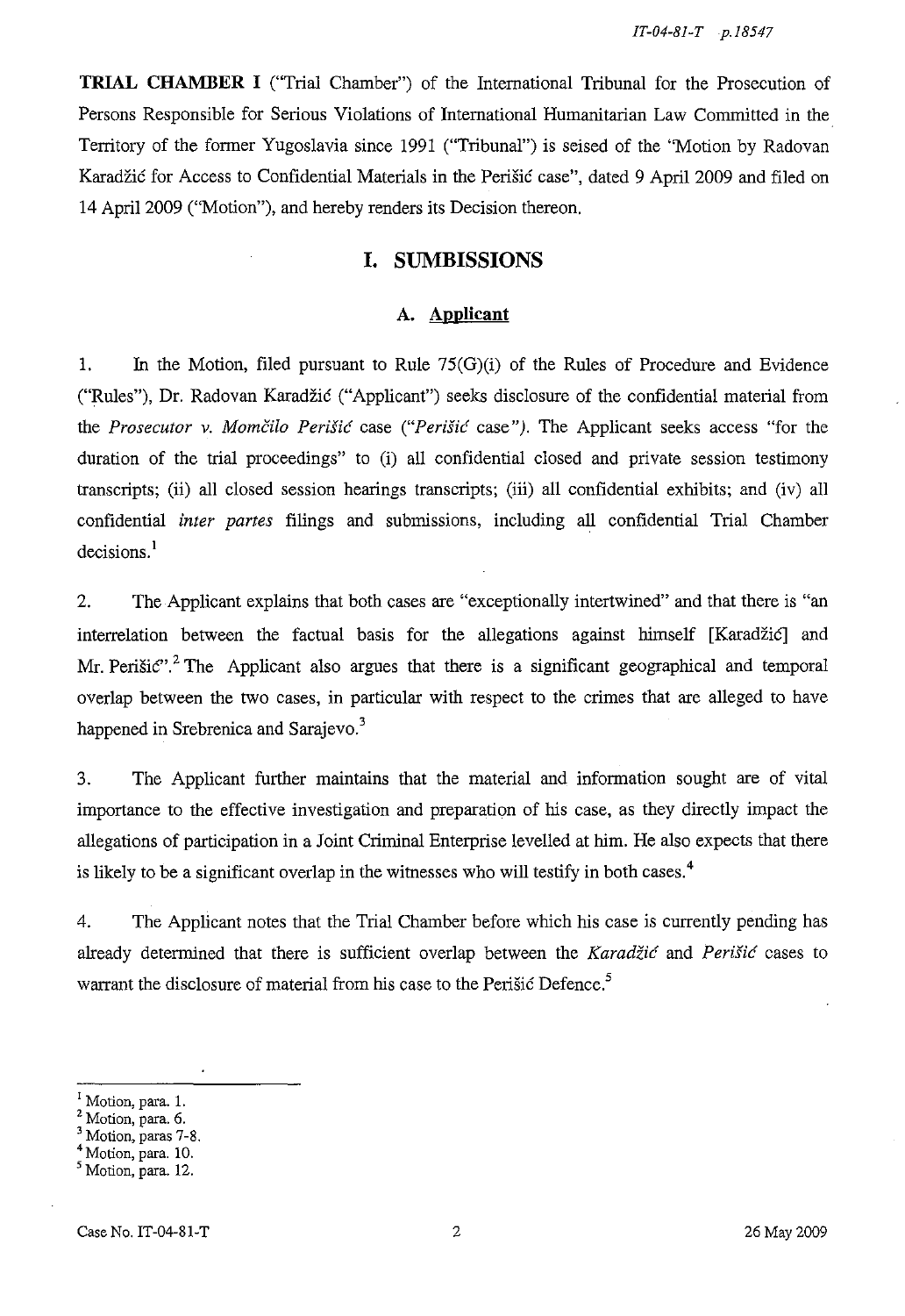5. In addition, the Applicant submits that his Motion should be granted based on the principle of equality of arms, so as not to put him at a disadvantage vis- $\alpha$ -vis his opponent.<sup>6</sup> He assures the Trial Chamber that he will abide by the existing orders regarding witness protection.<sup>7</sup>

### **B. Prosecution**

6. On 28 April 2009, the Prosecution filed the "Prosecution Response to Motion by Radovan Karadzic for Access to all Confidential Material" ("Response") in which it does not oppose the Applicant's Motion in as far as it relates to closed session testimony transcripts and confidential exhibits, referring to material listed in categories (i) and (iii) above.<sup>8</sup> It alleges, however, that such access should be limited to material related to incidents that took place in Sarajevo and Srebrenica, since Peri sic is also charged with crimes that are alleged to have occurred in Croatia, but the Karadžić indictment is geographically limited to Bosnia and Herzegovina.<sup>9</sup>

7. Furthermore, the Prosecution opposes granting the Applicant "blanket access" to the nonevidentiary confidential material, referring to material listed in categories (ii) and (iv) above, namely confidential hearing transcripts, confidential *inter partes* filings and submissions; and all confidential Trial Chamber decisions.<sup>10</sup> It alleges that beyond evidentiary material, the Applicant's broad request constitutes a fishing expedition, and that he has not shown any basis for access to non-evidentiary material, which cannot assist him with material factual issues in his own case.<sup>11</sup>

8. The Prosecution also opposes granting the Applicant access to Rule 70 material, for which the consent of the provider is necessary; it will, however, seek the consent of the Rule 70 providers to allow the Applicant access.<sup>12</sup>

9. In addition, the Prosecution objects to the Applicant being granted access to any information related to the protected witnesses in the *Peritic* case, who may be called in the Applicant's case and for whom delayed disclosure may be justified.<sup>13</sup>

10. The Prosecution also makes an argument in relation to *ex parte* material. Although it acknowledges that the Applicant did not specifically mention *ex parte* material in his Motion, it alleges, however, that since paragraph  $1(d)$  of the Motion omits to qualify "all confidential Trial Chamber decisions" with the words *"inter partes",* the phrase is susceptible to a reading that the

- 8 Response, para. 2.
- 9 Response, paras 7-8.
- 10 Response, para. 5.

<sup>6</sup> Motion, paras 6 and 11.

<sup>&</sup>lt;sup>7</sup> Motion, para. 5.

**<sup>11</sup>Response, para. 3. <sup>12</sup>Response, para. 9.**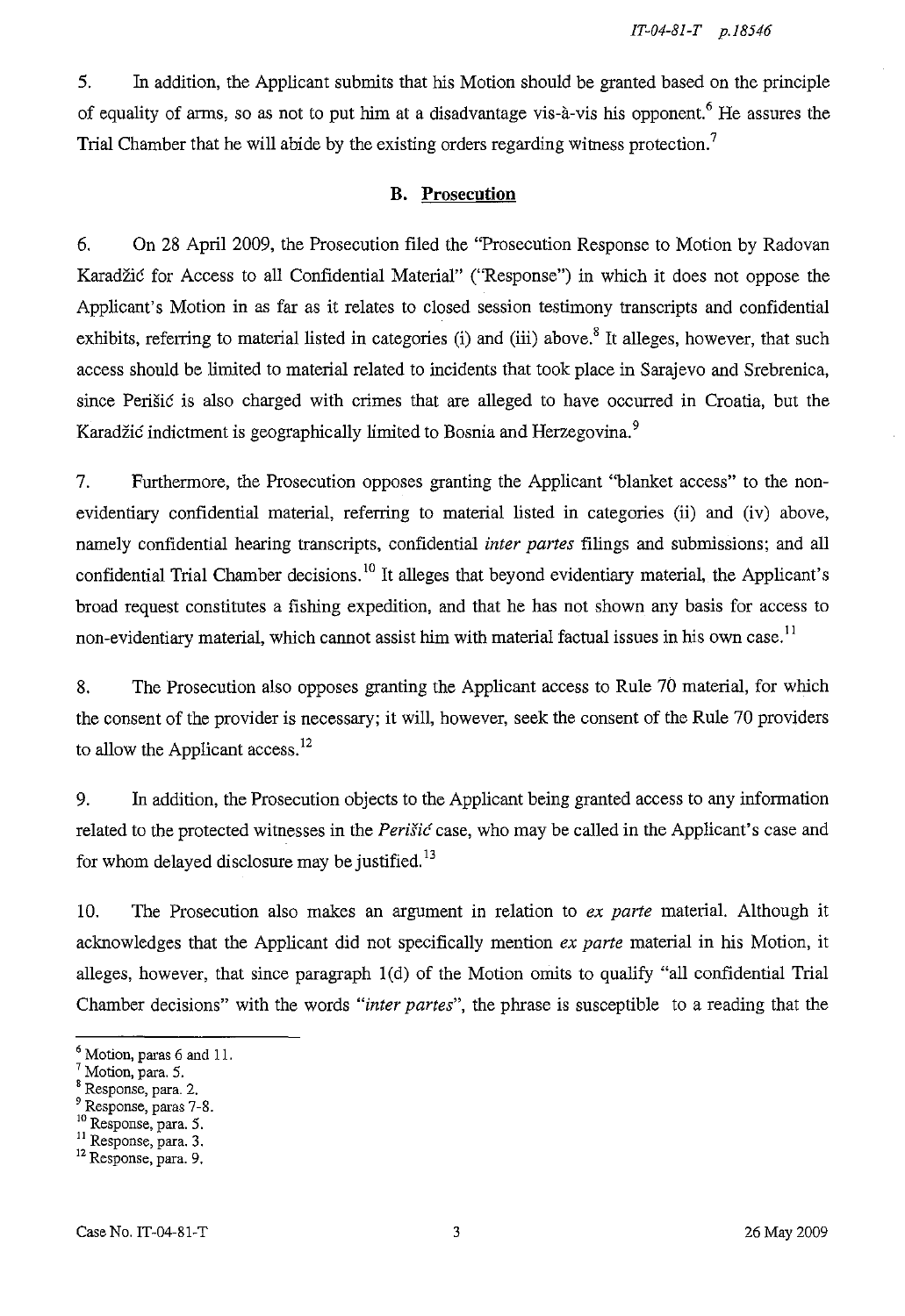Applicant requests access to *ex parte* decisions as well.<sup>14</sup> Based on its analysis of the Motion, the Prosecution opposes granting the Applicant access to *ex parte* materials.<sup>15</sup>

# **II. APPLICABLE LAW**

11. **It** is an accepted principle in the jurisprudence of the Tribunal that "a party is always entitled to seek materials from any source, including from another case before the International Tribunal, to assist in the preparation of its case if the materials sought have been identified or described by their general nature and if a legitimate forensic purpose for such access has been shown." $16$ 

12. The identification requirement is not particularly onerous and requests for "all confidential materials" can be considered sufficiently specific to meet this standard.<sup>17</sup>

13. Regarding the requirement of a legitimate forensic purpose, the Appeals Chamber has held that "access to confidential material from another case may be granted wherever the Chamber is satisfied that the party seeking access has established that such material may be of material assistance to his case."<sup>18</sup> The Appeals Chamber also held that "it is sufficient that access to the material sought is likely to assist the applicant's case materially or that there is at least a good chance that it would".<sup>19</sup> Furthermore, the "relevance of the material sought by a party may be determined by showing the existence of a nexus between the applicant's case and the cases from which such material is sought, i.e. if the cases stem from events alleged to have occurred in the same geographic area and at the same time. $n^{20}$ 

14. Having said that, the Trial Chamber notes that the jurisprudence of the Tribunal has developed specific criteria that must be met when access to *ex parte* confidential material is sought.

<sup>&</sup>lt;sup>13</sup> Motion, para. 9.

<sup>14</sup> Response, para. 10.

<sup>&</sup>lt;sup>15</sup> Response, para. 10.

<sup>&</sup>lt;sup>16</sup> Prosecutor v. Milan Martić, Case No. IT-95-11-A, Decision on Motion by Jovica Stanišić for Access to Confidential Testimony and Exhibits in the Martie Case Pursuant to Rule 75(G)(i), 22 February 200S *("Martie* Decision"), para. 9; Decision on Momčilo Perišić's Request for Access to Confidential Material in the *Dragomir Milošević* Case, 27 April 2009, para. 4, referring to the Martie Decision. *See also Prosecutor* v. *Momcilo Krajisnik,* Case No. IT-00-39-A, Decision on "Motion by Mićo Stanišić for Access to All Confidential Materials in the Krajišnik Case", 21 February *2007 ("Krajisnik* Decision"), p. 4.

<sup>17</sup>*Prosecutor* v. *Radoslav Brdanin,* Case No. IT-99-36-A, Decision on Motion by Jovica Stanisie for Access to AJ1 Confidential Materials in the Brdanin case, 24 January 2007 *("Brdanin* Decision"), para. 11, as referred to by Prosecutor v. Radovan Karadžić, Case No. IT-95-5/18-PT, Decision on Momčilo Perišić's Motion for Access to Confidential Materials in the *Radovan Karadzie* Case, 14 October 200S *("Karadzie* Decision"), para. 18, with further references. See also Prosecutor v. Dragomir Milošević, Case No. IT-98-29/1-A, Decision on Radovan Karadžić's Motion for Access to Confidential Material in the Dragomir Milošević Case, 19 May 2009, para. 9,

<sup>&</sup>lt;sup>18</sup> Martic Decision, para. 9.

<sup>&</sup>lt;sup>19</sup> Prosecutor v. Vidoje Blagojević and Dragan Jokić, Case No. IT-02-60-A, Decision on Momčilo Perišić's Motion Seeking Access to Confidential Material in B1agojevie and Jokie Case, 18 January 2006. See also *Krajisnik* Decision, **<sup>E</sup>' 4, with further references.** 

**o** *Martie* **Decision, para. 9 with further references.**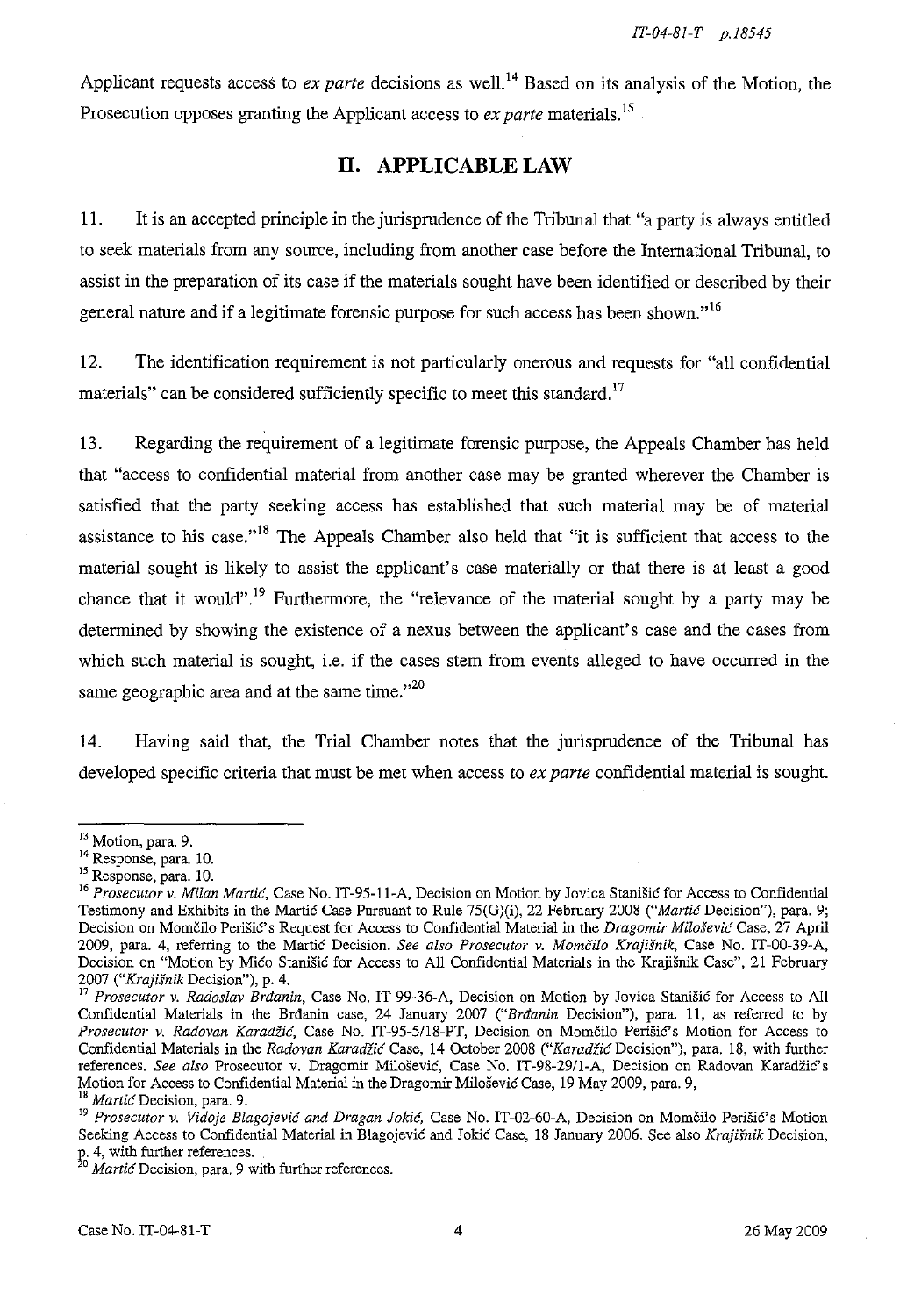The Appeals Chamber stressed that *"ex parte* material, being of a higher degree of confidentiality, by nature contains information which has not been disclosed *inter partes* because of security interests of a State, other public interests, or privacy interests of a person or institution" and that "consequently, the party on whose behalf *ex parte* status has been granted enjoys a protected degree of trust that the *ex parte* material will not be disclosed" .21 It follows that the Applicant will have to meet a higher standard of proving a legitimate forensic purpose justifying such disclosure.<sup>22</sup>

15. The general rules described above are additionally qualified by the requirements of Rule 70 of the Rules. According to the case-law, "material provided under Rule 70 shall not be released to the Accused in another case unless the provider consents to such disclosure. $123$  This limitation applies to all material provided under Rule 70 to either the Prosecution or Defence in a case and does not depend upon whether or not such material was used as evidence in a previous case.<sup>24</sup>

16. Rule 75 (F) of the Rules provides, in relevant part:

**Once protective measures have been ordered in respect of a victim or witness in any proceedings**  before the Tribunal (the "first proceedings"), such protective measures:

#### 17. Rule 75 (G) of the Rules of the Rules provides that

A party to the second proceedings seeking to rescind, vary, or augment protective measures ordered in the first proceedings must apply:

(i) to any Chamber, however constituted, remammg seised of the first proceedings; or

(ii) if no Chamber remains seised of the first proceedings, to the Chamber seised of the second proceedings.

## **III. DISCUSSION**

18. The Trial Chamber agrees with the Applicant that there is a strong nexus between the two cases as regards crimes alleged to have been committed in Srebrenica and Sarajevo. The Trial Chamber considers, however, that the Applicant failed to show a geographical overlap between his case and the *Perišić* case as far as the latter is concerned with events in Croatia. Accordingly, the Trial Chamber finds that the Applicant has shown a legitimate forensic purpose for being granted

 $\ddotsc$ 

<sup>(</sup>i) shall continue to have effect *mutatis mutandis* in any other proceedings before the Tribunal ("second proceedings") or another jurisdiction unless and until they are rescinded, varied or augmented in accordance with the procedure set out in this Rule;

<sup>21</sup>*Krajisnik* Decision, p. 5.

<sup>22</sup>*See Brdanin* Decision. para. 14. *See also KaradiieDecision,* para. 12.

<sup>23</sup>*Krajisnik* Decision, p. 5 quoting *Prosecutor* v. *Tihomir Blaskie.* Case No. IT-95-14-R, Decision on Defence Motion on Behalf of Rasim Delio Seeking Access to All Confidential Material in the *Blaskie* Case, 1 June 2006, p. 8; *Martie*  Decision, para. 12.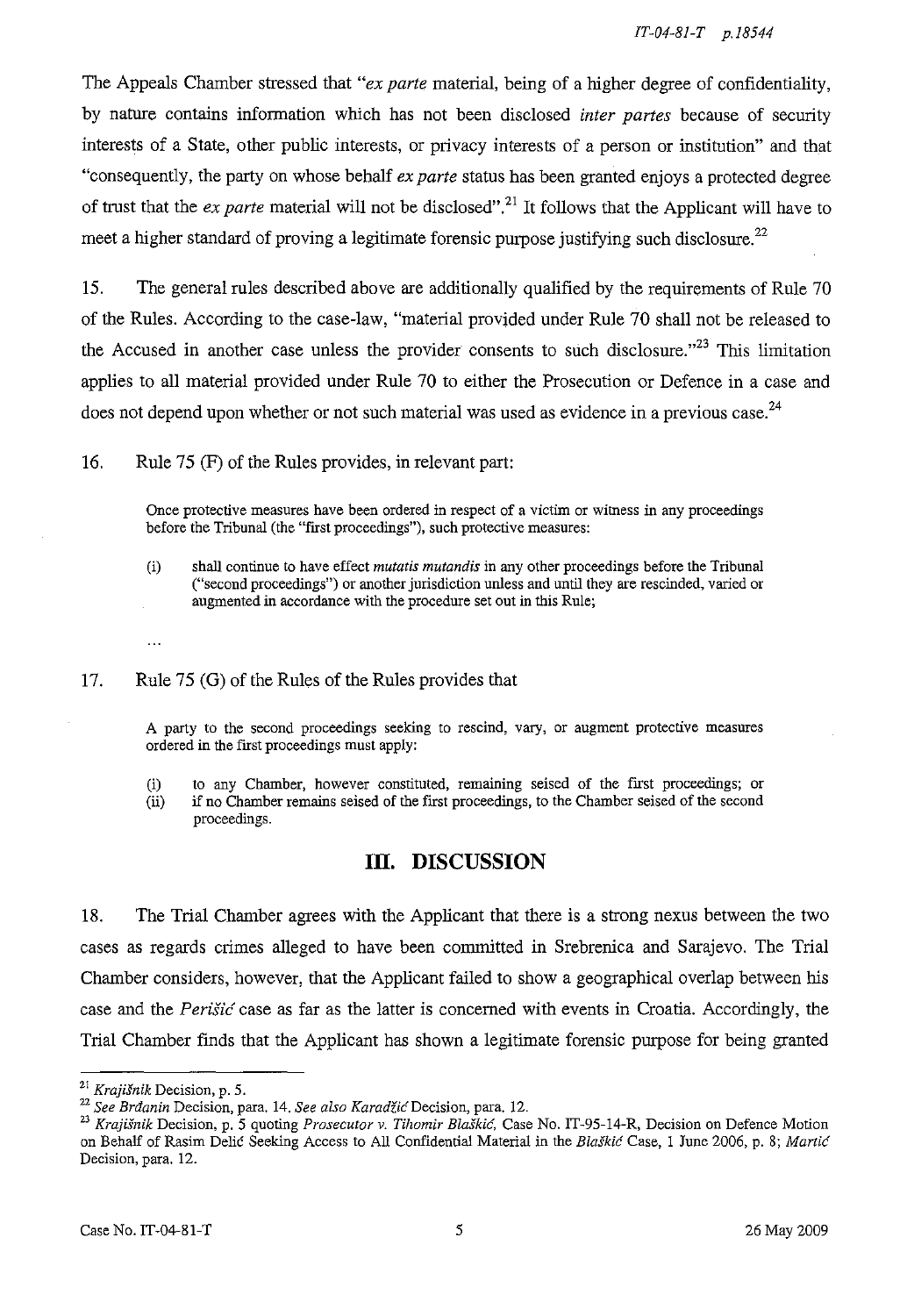access to the categories (i) and (iii) as described above, namely confidential testimony transcripts and exhibits, as far as they relate to Srebrenica and Sarajevo.

19. As regards to categories (ii) and (iv), the Trial Chamber finds that the Applicant will be able to better understand and make use of confidential exhibits and testimony transcripts in the *Perisi6*  case if he has access to the filings, submissions, decisions and hearing transcripts related to this material. The Trial Chamber recalls that the applicable standard for access to all confidential material is only that there be a "good chance" that the material in question would materially assist the case of the Applicant and that it does not require that the applicant "seeking access to *inter partes* confidential materials in other cases to establish a specific reason that each individual item is likely to be used". $25$ 

20. The Trial Chamber recalls that the principle of equality of arms supports giving the applicant a similar chance to understand the proceedings and evidence and evaluate their relevance to his own case, in common with Prosecution, which has access to all *inter partes* filings. <sup>26</sup> Accordingly, once an applicant has been granted access to confidential material of another case before the Tribunal, he should not be prevented from accessing filings, submissions, decisions and hearing transcripts which may relate to such confidential material. The Trial Chamber therefore grants the Applicant's request for access to all closed session hearing transcripts and all confidential *inter partes* filings and submissions and all confidential Trial Chamber decisions.<sup>27</sup> It notes, however, as it is the practice of the Tribunal,<sup>28</sup> that the Prosecution and Perišić will have the opportunity to file a request with the Trial Chamber to withhold certain specifically identified material or grant any additional protective measures or redactions, should they deem it necessary.

21. In relation to *ex parte* confidential material, the Trial Chamber recalls that the jurisprudence of the Tribunal requires a party seeking access to such material to meet a higher threshold. The Trial Chamber notes that the Applicant has failed to advance any arguments demonstrating a legitimate forensic purpose in this regard. Consequently, the Applicant's request for access to *ex parte* confidential material in the *PeriSi6* case must be denied.

*<sup>24</sup> Krajisnik* Decision, p. 6.

<sup>&</sup>lt;sup>25</sup> Prosecutor v. Vidoje Blagojević and Dragan Jokić, Case No. IT-02-60-A, Decision on Motion by Radivoje Miletić for Access to Confidential Information, 9 September 2005, p. 4 *("Mile tic* Decision").

*<sup>26</sup> Miletie* Decision, para. 4; *Prosecutor v. Vidoje Blagojevic and Dragan Jokie,* Case No. IT-02-60-A, Decision on Motions for Access to Confidential Materials, 16 November 2005, para. II.

 $27$  Motion, para. 1.

<sup>&</sup>lt;sup>28</sup> Decision on Momčilo Perišić's Request for Access to Confidential Material in the *Dragomir Milošević* Case, 27 April 2009, paras 15, 19; *Prosecutor v. Vidoje Blagojevic and Dragan Jokie,* Case No. IT-02-60-A, Decision on Motions for Access to Confidential Materials, 16 November 2005, paras 16, 19(c).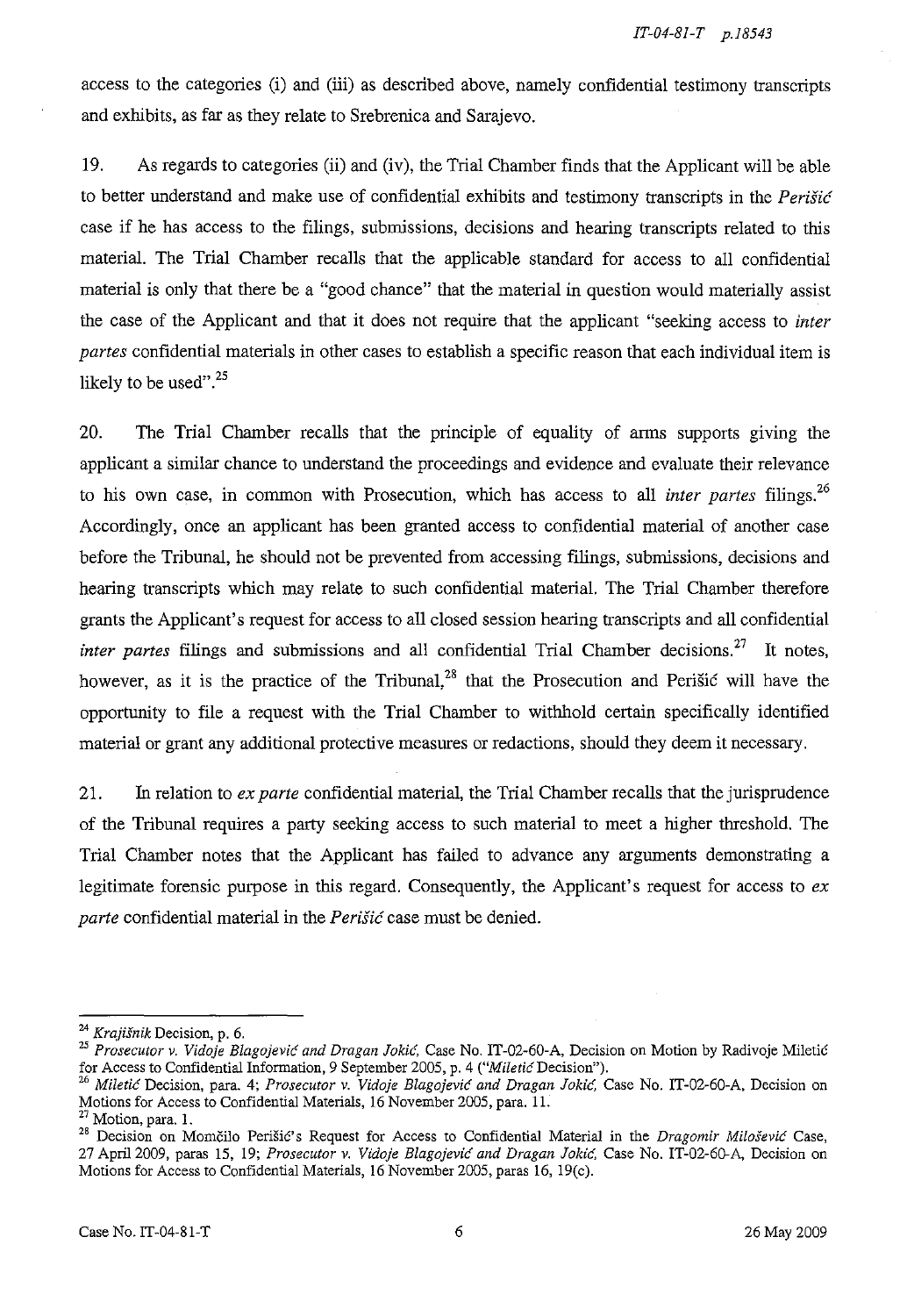22. Finally, the Trial Chamber holds that no *inter partes* confidential material provided to the Prosecution or Defence in the *Perišić* case under Rule 70 should be disclosed to the Applicant unless the provider of such material has consented. Consequently, the Prosecution and Defence in the *Peristic* case shall approach the providers of such material with a view to obtaining such consent.

23. In light of the foregoing and subject to the conditions detailed below, the Trial Chamber grants the Applicant's request for access to all *inter partes* confidential material in the *Perišić* case related to the crimes alleged to have occurred in Srebrenica and Sarajevo, including all confidential closed and private session testimony transcripts, all closed session hearing transcripts, all confidential exhibits, all *inter partes* confidential filings and submissions, including all confidential Trial Chamber decisions.

# **IV. CONDITIONS OF ACCESS**

24. The Trial Chamber recalls the Prosecution's request that it be able to withhold material from the Applicant that may relate to protected witnesses in the *Perišić* case, who may be called in the *Karadžić* case for whom delayed disclosure may be justified,<sup>29</sup> "in accordance with the time frames set out in such orders as may be issued by the *Karadzi6* Trial Chamber". 30 **It** submits that, should it subsequently decide not to call one or more protected witnesses from the *Perišić* case in the *Karadžić* case, it will notify the Registry.<sup>31</sup>

25. The Trial Chamber favours the approach suggested by the Prosecution. Mindful of any order for delayed disclosure pursuant to Rule 69 issued in the *Karadžić* case, and any pending or future application under that Rule, the Trial Chamber allows the Prosecution to withhold the relevant material until the Trial Chamber seised of the *Karadžić* case has decided on the matter.

# **V. DISPOSITION**

26. For the foregoing reasons and pursuant to Rule 54, 70 and 75 of the Rules, the Trial Chamber

**GRANTS** the Motion as regards access to all *inter partes* confidential material in the case *Prosecutor v. Momčilo Perišić*, Case No. IT-04-81-T, except for material relating to alleged crimes in Zagreb, subject to the conditions set forth below;

**DENIES** the Motion in all other respects;

 $^{29}$  Response, p. 7, paras (a) and (b).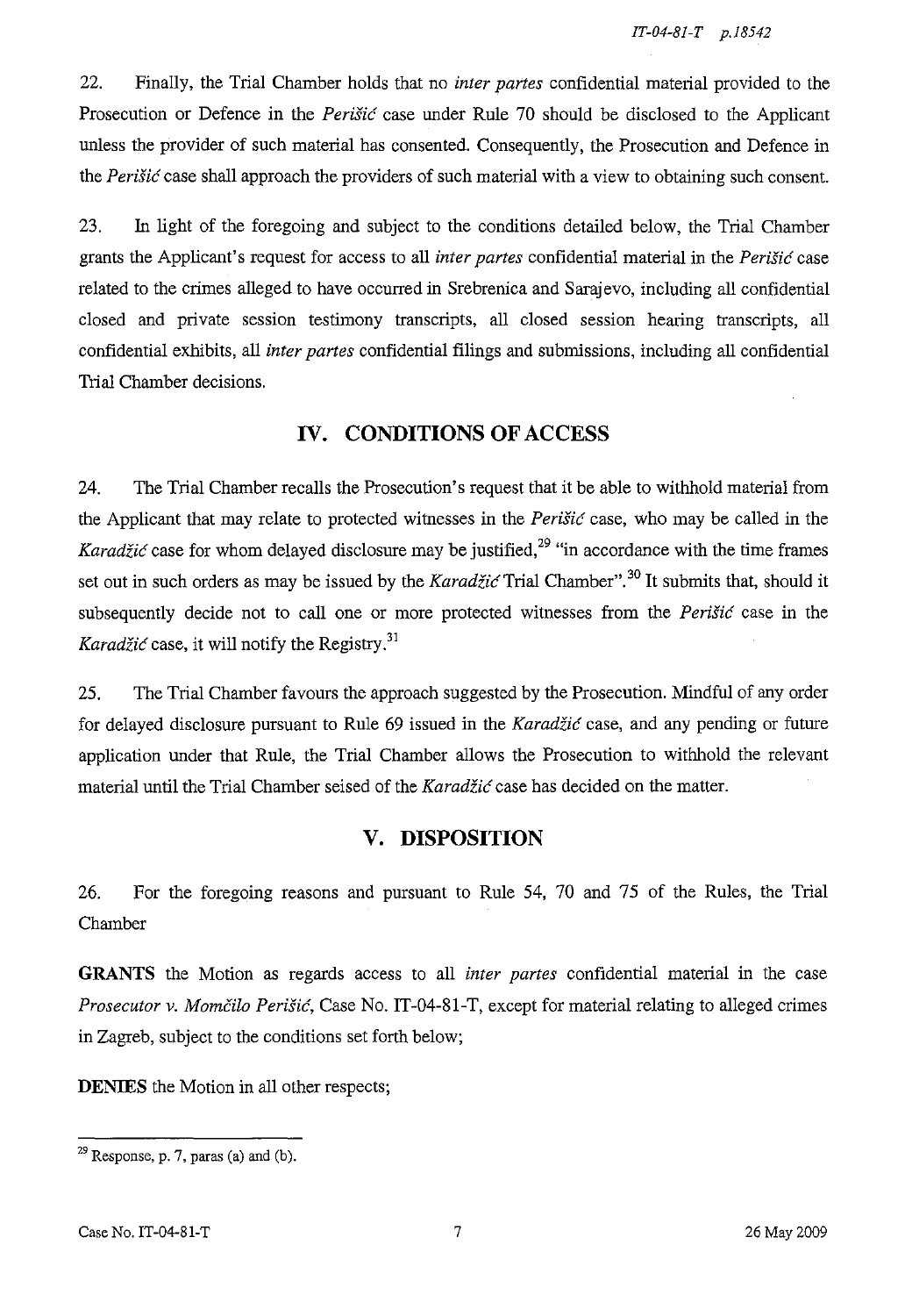**ORDERS** the Prosecution and Defence, on an ongoing basis, to identify for the Registry the following *inter partes* material in the case of *Prosecutor v. Momčilo Perišić*, Case No. IT-04-81-T, for disclosure to the Applicant:

- (i) all confidential closed and private session trial transcripts, which are not subject to Rule 70;
- (ii) all confidential exhibits, which are not subject to Rule 70;
- (iii) all confidential filings and submissions (including all confidential Trial Chamber decisions), which are not subject to Rule 70;

**ORDERS** the Prosecution and Defence to determine without delay which of the material requested is subject to the provisions of Rule 70, and without undue delay contact the providers of such material to seek their consent for disclosure to the Applicant, and, where such consent is given, to notify the Registry on a regular/ongoing basis of such consent;

**REQUESTS** the Registry to withhold disclosure of any material subject to Rule 70 until such time as the Prosecution or the Defence informs the Registry that consent for disclosure has been obtained, even in respect of those providers who have consented to the use of the relevant material in a prior case. Where consent cannot be obtained from provider(s) of any material subject to Rule 70, the material shall not be disclosed;

**REQUESTS** the Registry to disclose to the Applicant:

- (i) the confidential, *inter partes* and non-Rule 70 material once it has been identified by the Prosecution and Defence in accordance with this Decision; and
- (ii) the Rule 70 material once the Prosecution and Defence has identified such material and informed the Registry of the consent of the Rule 70 provider(s) in accordance with this Decision;

**ORDERS** that no confidential and *ex parte* material from the case of *Prosecutor v. Momcilo Perisic,* Case No. IT-04-81-T, shall be disclosed to the Applicant;

**ORDERS** that the Applicant, his Registry-assigned assistants, which thus far, include four legal associates, one investigator and two case managers, shall not disclose to the public, or to any third party, any confidential or non-public material disclosed from the *Perisic* case, including witness whereabouts, statements, or transcripts, except to the limited extent that such disclosure to members

 $30$  Response, p. 7, paras (a) and (b).